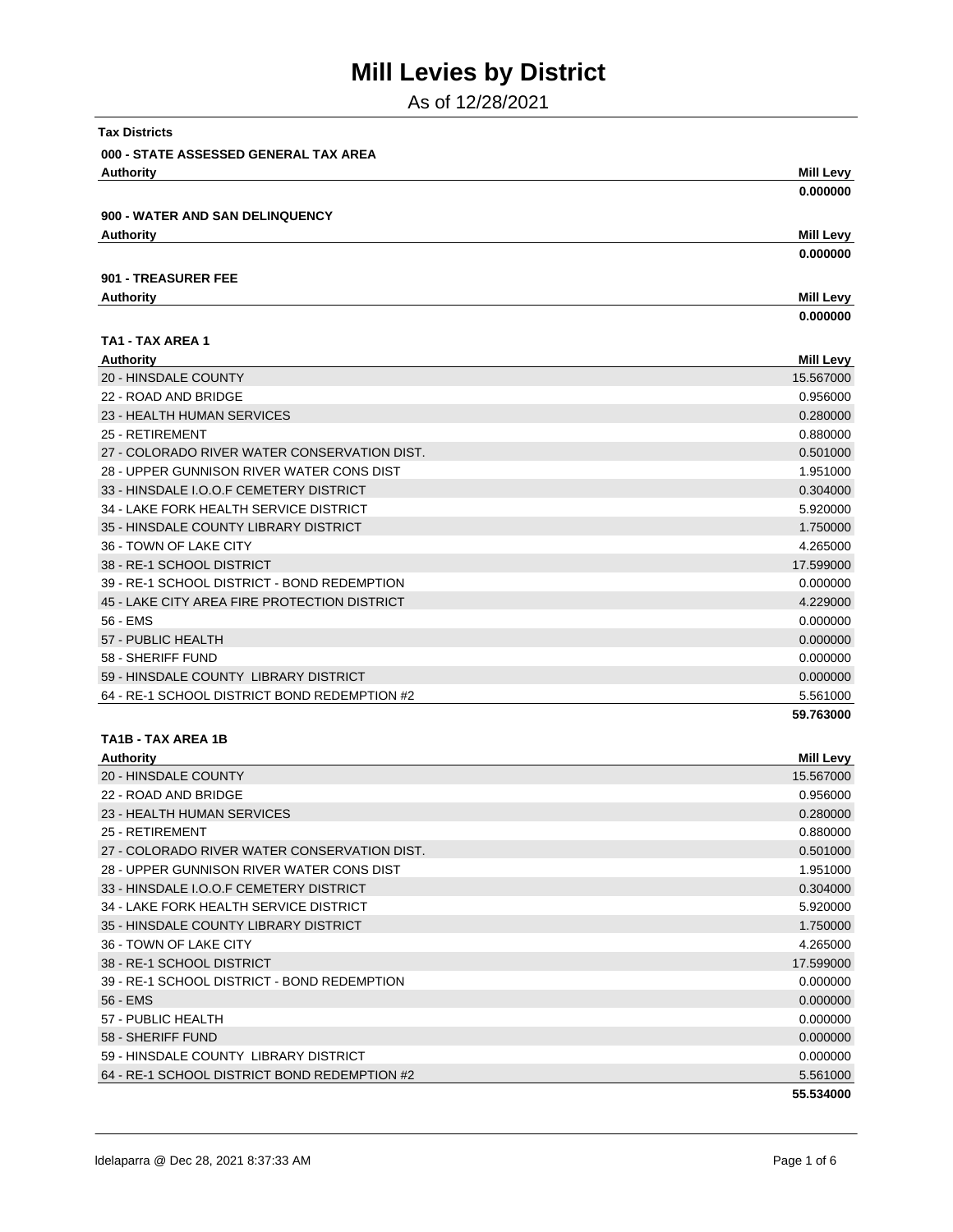As of 12/28/2021

| <b>Tax Districts</b>                         |                  |
|----------------------------------------------|------------------|
| TA2 - TAX AREA 2                             |                  |
| <b>Authority</b>                             | <b>Mill Levy</b> |
| 20 - HINSDALE COUNTY                         | 15.567000        |
| 22 - ROAD AND BRIDGE                         | 0.956000         |
| 23 - HEALTH HUMAN SERVICES                   | 0.280000         |
| 25 - RETIREMENT                              | 0.880000         |
| 27 - COLORADO RIVER WATER CONSERVATION DIST. | 0.501000         |
| 28 - UPPER GUNNISON RIVER WATER CONS DIST    | 1.951000         |
| 33 - HINSDALE I.O.O.F CEMETERY DISTRICT      | 0.304000         |
| 34 - LAKE FORK HEALTH SERVICE DISTRICT       | 5.920000         |
| 35 - HINSDALE COUNTY LIBRARY DISTRICT        | 1.750000         |
| 38 - RE-1 SCHOOL DISTRICT                    | 17.599000        |
| 39 - RE-1 SCHOOL DISTRICT - BOND REDEMPTION  | 0.000000         |
| 56 - EMS                                     | 0.000000         |
| 57 - PUBLIC HEALTH                           | 0.000000         |
| 58 - SHERIFF FUND                            | 0.000000         |
| 59 - HINSDALE COUNTY LIBRARY DISTRICT        | 0.000000         |
| 64 - RE-1 SCHOOL DISTRICT BOND REDEMPTION #2 | 5.561000         |
|                                              | 51.269000        |
| TA2F-TAX AREA 2F                             |                  |
| Authority                                    | <b>Mill Levv</b> |

| ,,,,,,,,,,,,                                 |           |
|----------------------------------------------|-----------|
| 20 - HINSDALE COUNTY                         | 15.567000 |
| 22 - ROAD AND BRIDGE                         | 0.956000  |
| 23 - HEALTH HUMAN SERVICES                   | 0.280000  |
| 25 - RETIREMENT                              | 0.880000  |
| 27 - COLORADO RIVER WATER CONSERVATION DIST. | 0.501000  |
| 28 - UPPER GUNNISON RIVER WATER CONS DIST    | 1.951000  |
| 33 - HINSDALE I.O.O.F CEMETERY DISTRICT      | 0.304000  |
| 34 - LAKE FORK HEALTH SERVICE DISTRICT       | 5.920000  |
| 35 - HINSDALE COUNTY LIBRARY DISTRICT        | 1.750000  |
| 38 - RE-1 SCHOOL DISTRICT                    | 17.599000 |
| 39 - RE-1 SCHOOL DISTRICT - BOND REDEMPTION  | 0.000000  |
| 45 - LAKE CITY AREA FIRE PROTECTION DISTRICT | 4.229000  |
| 56 - EMS                                     | 0.000000  |
| 57 - PUBLIC HEALTH                           | 0.000000  |
| 58 - SHERIFF FUND                            | 0.000000  |
| 59 - HINSDALE COUNTY LIBRARY DISTRICT        | 0.000000  |
| 64 - RE-1 SCHOOL DISTRICT BOND REDEMPTION #2 | 5.561000  |
|                                              | 55.498000 |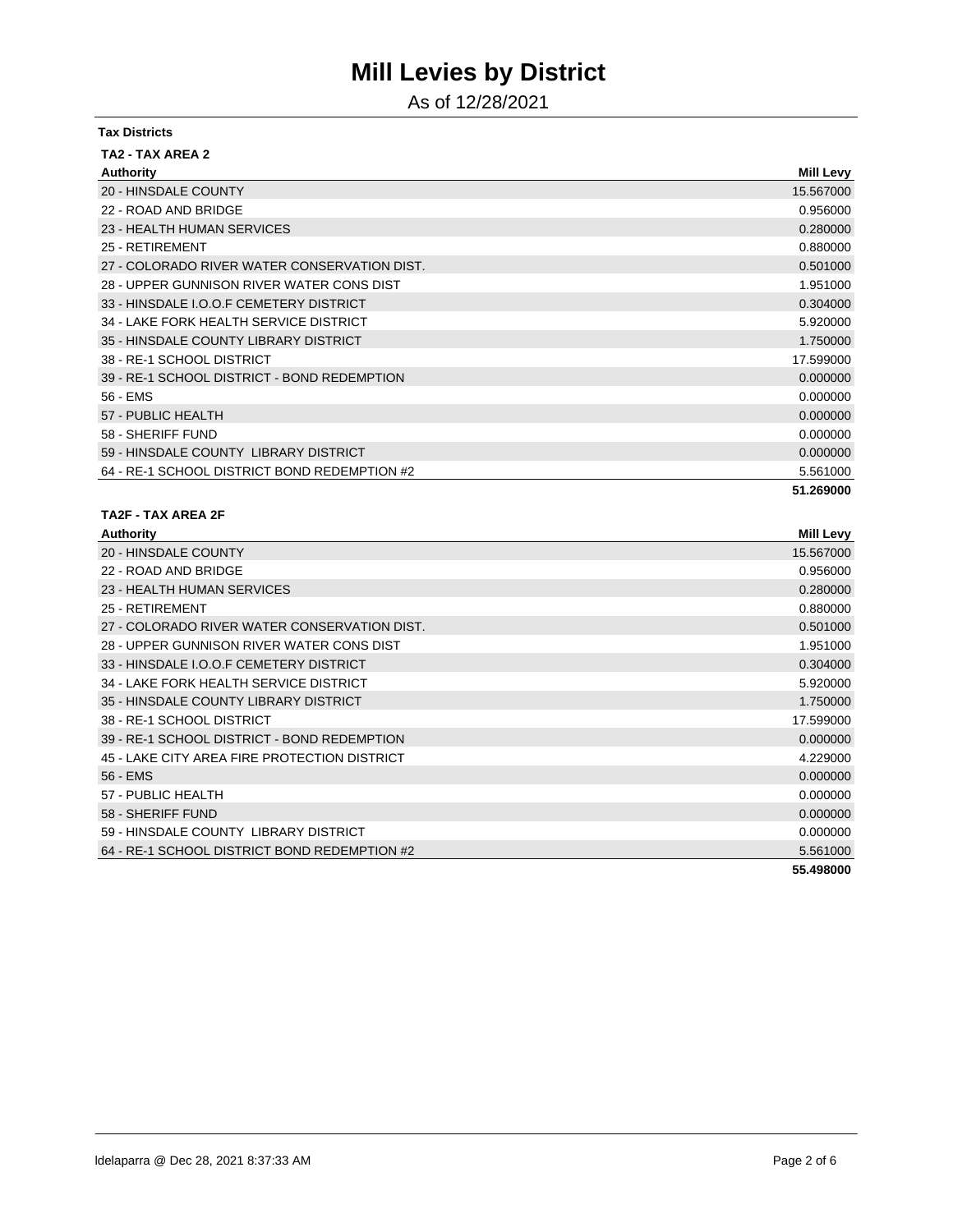As of 12/28/2021

| <b>Tax Districts</b>                         |           |
|----------------------------------------------|-----------|
| TA3 - TAX AREA 3                             |           |
| Authority                                    | Mill Levy |
| 20 - HINSDALE COUNTY                         | 15.567000 |
| 22 - ROAD AND BRIDGE                         | 0.956000  |
| 23 - HEALTH HUMAN SERVICES                   | 0.280000  |
| 25 - RETIREMENT                              | 0.880000  |
| 27 - COLORADO RIVER WATER CONSERVATION DIST. | 0.501000  |
| 28 - UPPER GUNNISON RIVER WATER CONS DIST    | 1.951000  |
| 38 - RE-1 SCHOOL DISTRICT                    | 17.599000 |
| 39 - RE-1 SCHOOL DISTRICT - BOND REDEMPTION  | 0.000000  |
| 56 - EMS                                     | 0.000000  |
| 57 - PUBLIC HEALTH                           | 0.000000  |
| 58 - SHERIFF FUND                            | 0.000000  |
| 64 - RE-1 SCHOOL DISTRICT BOND REDEMPTION #2 | 5.561000  |
|                                              | 43.295000 |

#### **TA4 - TAX AREA 4**

| Authority                                    | <b>Mill Levy</b> |
|----------------------------------------------|------------------|
| 20 - HINSDALE COUNTY                         | 15.567000        |
| 22 - ROAD AND BRIDGE                         | 0.956000         |
| 23 - HEALTH HUMAN SERVICES                   | 0.280000         |
| 25 - RETIREMENT                              | 0.880000         |
| 27 - COLORADO RIVER WATER CONSERVATION DIST. | 0.501000         |
| 28 - UPPER GUNNISON RIVER WATER CONS DIST    | 1.951000         |
| 33 - HINSDALE I.O.O.F CEMETERY DISTRICT      | 0.304000         |
| 34 - LAKE FORK HEALTH SERVICE DISTRICT       | 5.920000         |
| 35 - HINSDALE COUNTY LIBRARY DISTRICT        | 1.750000         |
| 38 - RE-1 SCHOOL DISTRICT                    | 17.599000        |
| 39 - RE-1 SCHOOL DISTRICT - BOND REDEMPTION  | 0.000000         |
| 56 - EMS                                     | 0.000000         |
| 57 - PUBLIC HEALTH                           | 0.000000         |
| 58 - SHERIFF FUND                            | 0.000000         |
| 59 - HINSDALE COUNTY LIBRARY DISTRICT        | 0.000000         |
| 64 - RE-1 SCHOOL DISTRICT BOND REDEMPTION #2 | 5.561000         |
|                                              | 51.269000        |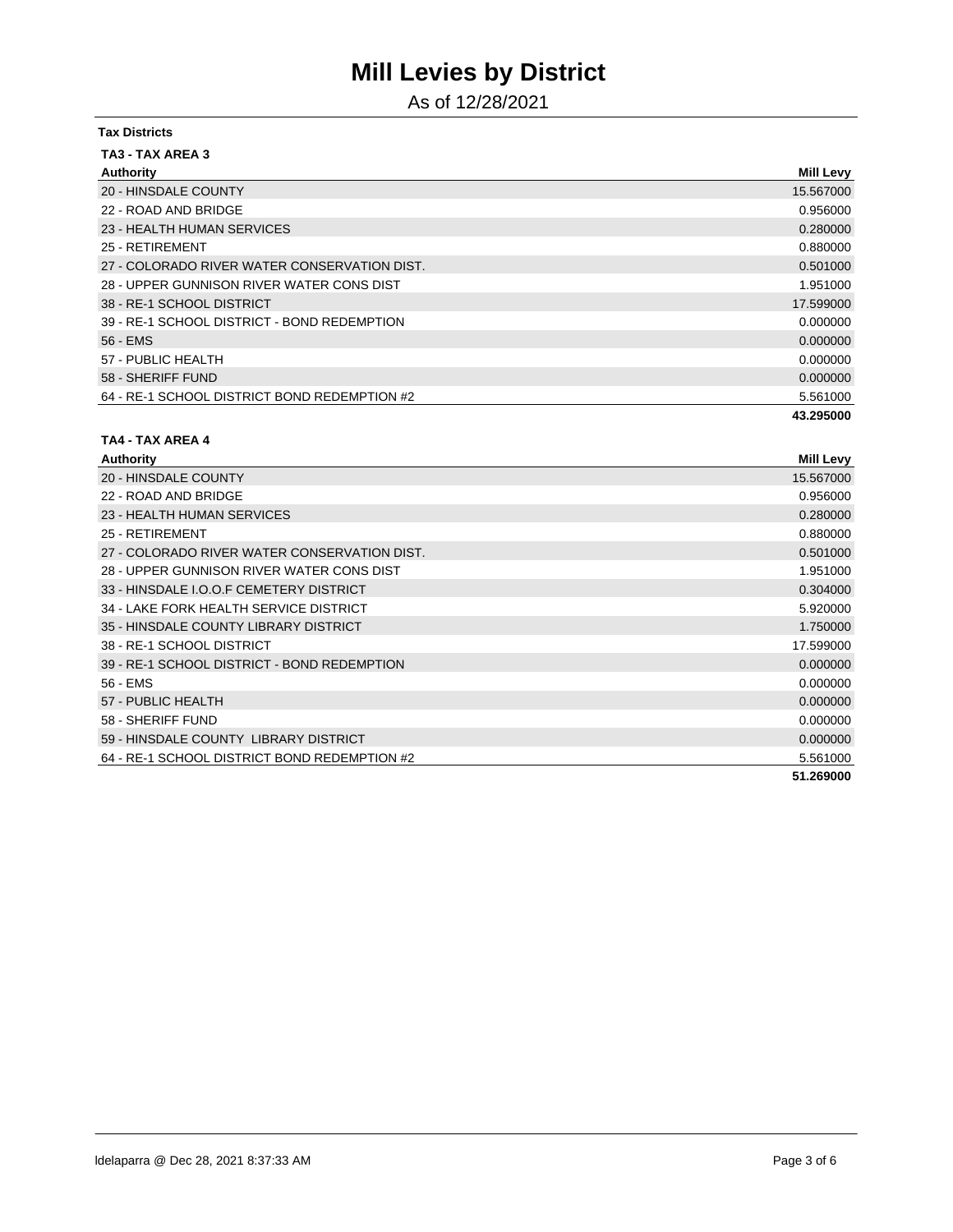As of 12/28/2021

| <b>Tax Districts</b>                         |                  |
|----------------------------------------------|------------------|
| <b>TA4F - TAX AREA 4F</b>                    |                  |
| <b>Authority</b>                             | <b>Mill Levy</b> |
| 20 - HINSDALE COUNTY                         | 15.567000        |
| 22 - ROAD AND BRIDGE                         | 0.956000         |
| 23 - HEALTH HUMAN SERVICES                   | 0.280000         |
| 25 - RETIREMENT                              | 0.880000         |
| 27 - COLORADO RIVER WATER CONSERVATION DIST. | 0.501000         |
| 28 - UPPER GUNNISON RIVER WATER CONS DIST    | 1.951000         |
| 33 - HINSDALE I.O.O.F CEMETERY DISTRICT      | 0.304000         |
| 34 - LAKE FORK HEALTH SERVICE DISTRICT       | 5.920000         |
| 35 - HINSDALE COUNTY LIBRARY DISTRICT        | 1.750000         |
| 38 - RE-1 SCHOOL DISTRICT                    | 17.599000        |
| 39 - RE-1 SCHOOL DISTRICT - BOND REDEMPTION  | 0.000000         |
| 45 - LAKE CITY AREA FIRE PROTECTION DISTRICT | 4.229000         |
| 56 - EMS                                     | 0.000000         |
| 57 - PUBLIC HEALTH                           | 0.000000         |
| 58 - SHERIFF FUND                            | 0.000000         |
| 59 - HINSDALE COUNTY LIBRARY DISTRICT        | 0.000000         |
| 64 - RE-1 SCHOOL DISTRICT BOND REDEMPTION #2 | 5.561000         |
|                                              | 55.498000        |

#### **TA5 - TAX AREA 5**

| Authority                                    | <b>Mill Levy</b> |
|----------------------------------------------|------------------|
| 20 - HINSDALE COUNTY                         | 15.567000        |
| 22 - ROAD AND BRIDGE                         | 0.956000         |
| 23 - HEALTH HUMAN SERVICES                   | 0.280000         |
| 25 - RETIREMENT                              | 0.880000         |
| 28 - UPPER GUNNISON RIVER WATER CONS DIST    | 1.951000         |
| 33 - HINSDALE I.O.O.F CEMETERY DISTRICT      | 0.304000         |
| 34 - LAKE FORK HEALTH SERVICE DISTRICT       | 5.920000         |
| 38 - RE-1 SCHOOL DISTRICT                    | 17.599000        |
| 39 - RE-1 SCHOOL DISTRICT - BOND REDEMPTION  | 0.000000         |
| 56 - EMS                                     | 0.000000         |
| 57 - PUBLIC HEALTH                           | 0.000000         |
| 58 - SHERIFF FUND                            | 0.000000         |
| 64 - RE-1 SCHOOL DISTRICT BOND REDEMPTION #2 | 5.561000         |
|                                              | 49.018000        |

### **TA6 - TAX AREA 6**

| Authority                                    | <b>Mill Levy</b> |
|----------------------------------------------|------------------|
| 20 - HINSDALE COUNTY                         | 15.567000        |
| 22 - ROAD AND BRIDGE                         | 0.956000         |
| 23 - HEALTH HUMAN SERVICES                   | 0.280000         |
| 25 - RETIREMENT                              | 0.880000         |
| 26 - SOUTHWESTERN WATER CON DIST             | 0.407000         |
| 38 - RE-1 SCHOOL DISTRICT                    | 17.599000        |
| 39 - RE-1 SCHOOL DISTRICT - BOND REDEMPTION  | 0.000000         |
| 56 - EMS                                     | 0.000000         |
| 57 - PUBLIC HEALTH                           | 0.000000         |
| 58 - SHERIFF FUND                            | 0.000000         |
| 64 - RE-1 SCHOOL DISTRICT BOND REDEMPTION #2 | 5.561000         |
|                                              | 41.250000        |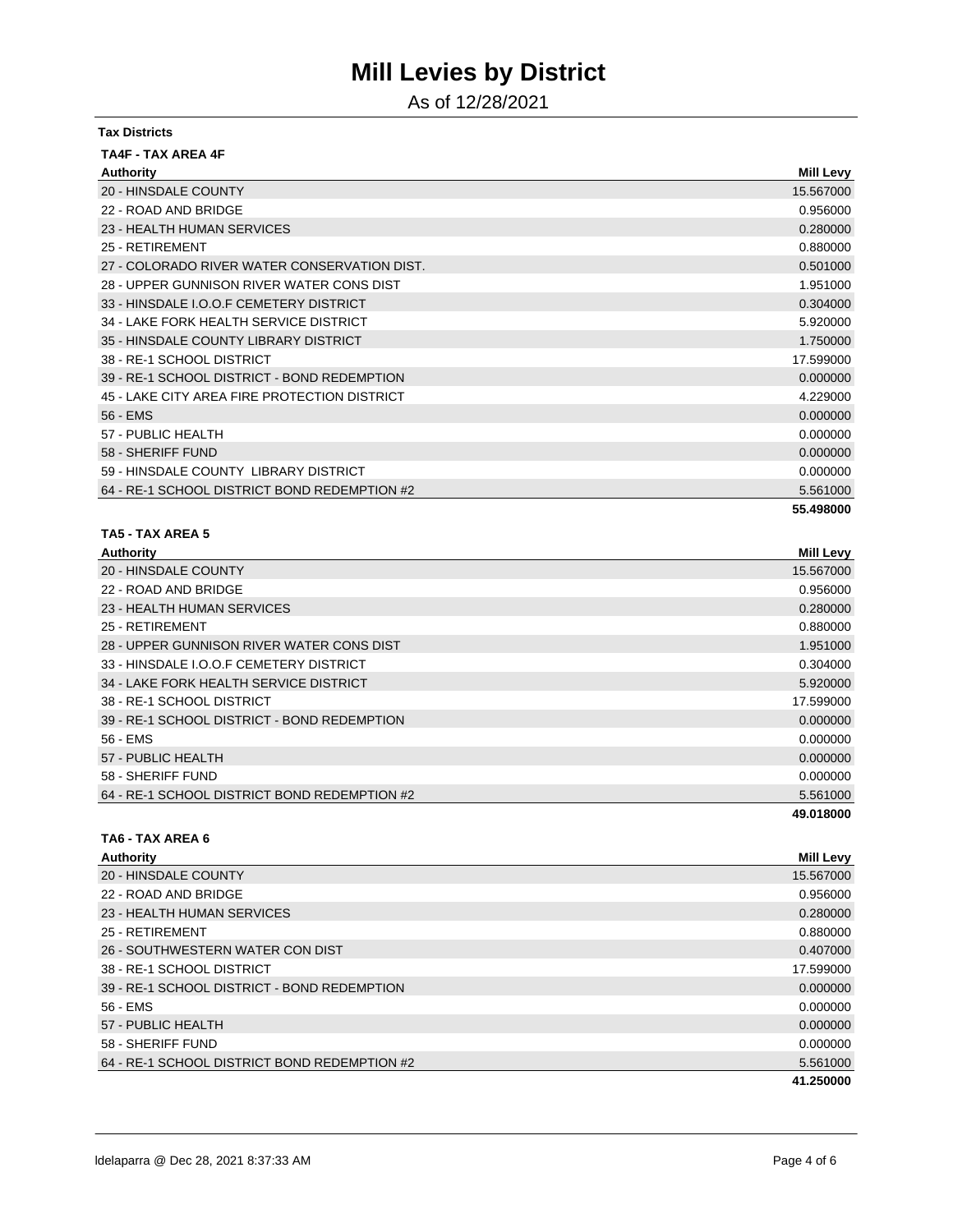As of 12/28/2021

| <b>Tax Districts</b>                         |                  |
|----------------------------------------------|------------------|
| <b>TA6W - TAX AREA 6W</b>                    |                  |
| Authority                                    | <b>Mill Levy</b> |
| 20 - HINSDALE COUNTY                         | 15.567000        |
| 22 - ROAD AND BRIDGE                         | 0.956000         |
| 23 - HEALTH HUMAN SERVICES                   | 0.280000         |
| 25 - RETIREMENT                              | 0.880000         |
| 26 - SOUTHWESTERN WATER CON DIST             | 0.407000         |
| 38 - RE-1 SCHOOL DISTRICT                    | 17.599000        |
| 39 - RE-1 SCHOOL DISTRICT - BOND REDEMPTION  | 0.000000         |
| 55 - SAN LUIS VALLEY WATER CONSERVANCY DIST  | 0.407000         |
| 56 - EMS                                     | 0.000000         |
| 57 - PUBLIC HEALTH                           | 0.000000         |
| 58 - SHERIFF FUND                            | 0.000000         |
| 64 - RE-1 SCHOOL DISTRICT BOND REDEMPTION #2 | 5.561000         |
|                                              | 41.657000        |
| TA7 - TAX AREA 7                             |                  |

| Authority                                    | <b>Mill Levy</b> |
|----------------------------------------------|------------------|
| 20 - HINSDALE COUNTY                         | 15.567000        |
| 22 - ROAD AND BRIDGE                         | 0.956000         |
| 23 - HEALTH HUMAN SERVICES                   | 0.280000         |
| 25 - RETIREMENT                              | 0.880000         |
| 26 - SOUTHWESTERN WATER CON DIST             | 0.407000         |
| 40 - JT 50 SCHOOL DISTRICT                   | 26.078000        |
| 41 - JT 50 SCHOOL DISTRICT, BOND REDEMPTION  | 0.000000         |
| 44 - UPPER SAN JUAN HEALTH SERVICES DISTRICT | 3.884000         |
| 46 - UPPER SAN JUAN HEALTH - BOND REDEMPTION | 0.000000         |
| 56 - EMS                                     | 0.000000         |
| 57 - PUBLIC HEALTH                           | 0.000000         |
| 58 - SHERIFF FUND                            | 0.000000         |
|                                              | 48.052000        |
|                                              |                  |

**UNKN - UNKNOWN**

| <b>Authority</b> | Mill<br>evv                                                                 |
|------------------|-----------------------------------------------------------------------------|
|                  | $\mathbf{a}\mathbf{a}\mathbf{a}\mathbf{a}\mathbf{a}\mathbf{a}$<br>пп.<br>лν |